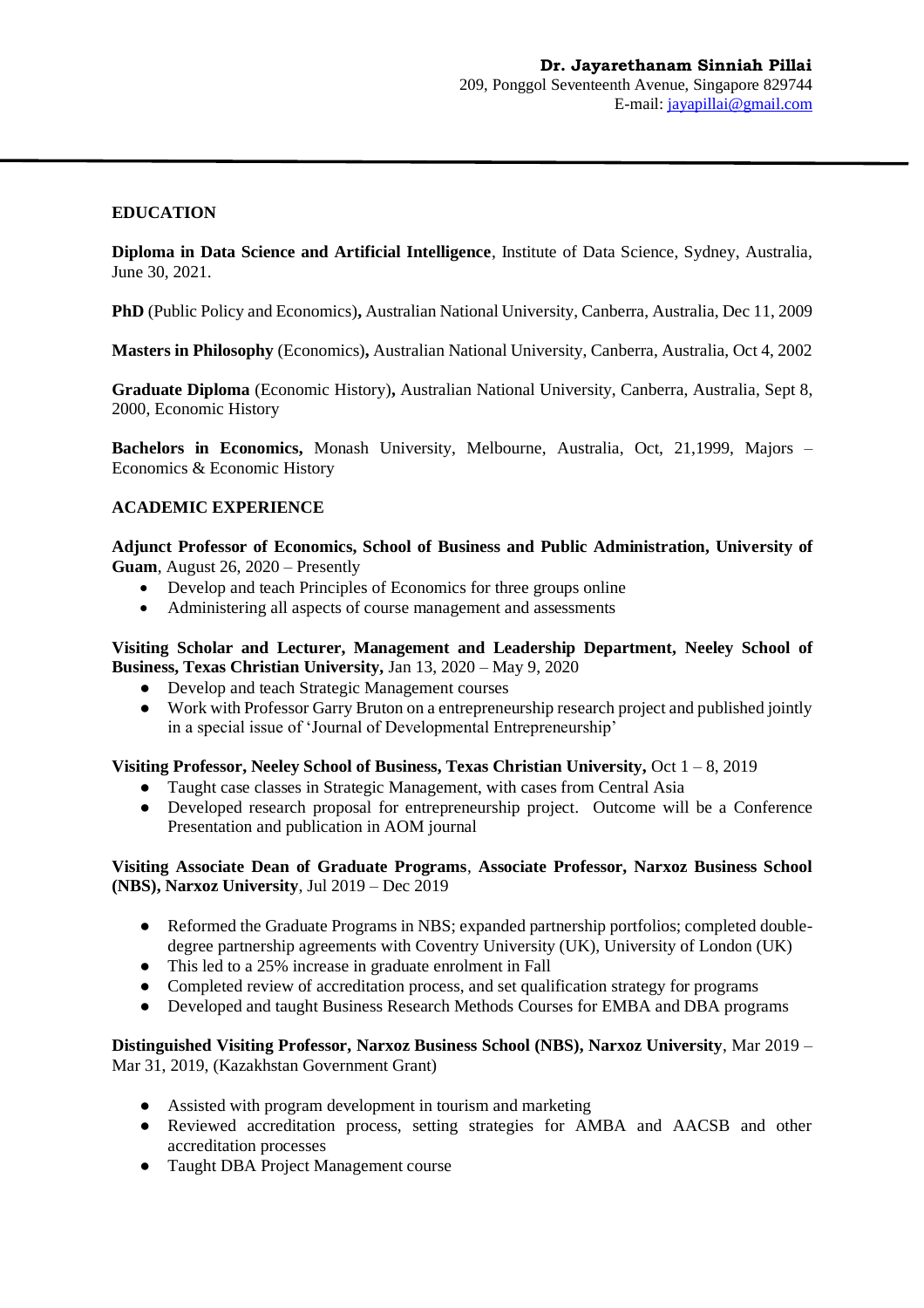- Offered a seminar in Cross-Cultural Management for BBA students; first time such a course has been taught and was recognised and adopted to be offered as a management curriculum by the Kazakhstan Ministry of Education for all undergraduate and graduate programs in the country
- Developed and conducted a workshop in Research Methodology in Finance for undergraduate Statistics course; this course was well subscribed and was adopted as a required curriculum in the undergraduate program for Kazakhstan

# **Founding Member & Chair of Institutional Review Board (IRB) – American University of Central Asia**, Oct 2017 – Oct 2018

- Developed and guided the University's overall policies and procedures for research
- Established best practices, along the lines of the Belmont Report and other international standards
- This led to a marked improvement in quality of undergraduate and graduate thesis research submissions; several theses were awarded best thesis rewards; research papers by academics went on to be published in impact journals
- AUCA recognition for quality research production dramatically improved in Central Asia

# **Division Head of Business (Dean), School of Entrepreneurship and Business Administration (SEBA)** and **Associate Professor of Economics & Management, American University of Central Asia**, Jun 2016- Jul 2019

- Led strategic development and established processes for AACSB and other accreditation standards
- Successfully completed iSER Report and accepted by AACSB committee and now the School is in the final round of AACSB assessment and progress report
- Completed a full portfolio of ACCA exemptions for the Accounting program
- Success of the Accounting and Finance program development also led World Bank and IFC to visit SEBA to discuss how SEBA model of teaching and development of these courses could be expanded to other university programs in Kyrgyzstan
- Established Research Centres within the SEBA umbrella: Centre for Entrepreneurship; Organizational Research Institute (ORI); Futuristic Intelligence Institute (FII)
- Expanding the Network on Grant Applications, Endowments and Outreach.
- Successfully established the Business School's first donation of \$20,000, with another \$300,000 for 3 years; this was possible only after 2 months of negotiations and deliberation on the donors interest in Central Asia and areas that was primed for growth; led to the creation of the FII and ORI
- Leading up the AUCA Entrepreneurship HUB Project; this attracted Inkubasia (tech and entrepreneurship) organisers to host a flagship conference with experts visiting from the Silicon Valley and around the region to teach students and participants on various areas of entrepreneurship and high-tech sector, followed by pitching competitions with real businesses
- MBA program revenue tripled from approximately  $$120,000$  in 2016 to  $$350,000$  in 2019; negotiated and obtained scholarship offers for students by engaging with the private sector, with the US embassy in Tajikistan and other NGOs in Central Asia. This lead to increased enrolment of students in the MBA cohort from 20 to 100
- Initial academic partnership and MOUs prior to my tenure was only 3. Since then I have tripled it to 10 strong partnerships and exchange agreements; most of these schools are AACSB ranked and that is a significant recognition for the university and particularly the business school. This led to increased recognition for SEBA regionally and globally, especially with top students getting places to Harvard, Princeton, and other top ranked business schools to further their education experiences
- Successfully established the first law dual degree programs in Central Asia BBA/LLB  $\&$ MBA/LLM; it became a flagship model for the Kyrgyz Education Ministry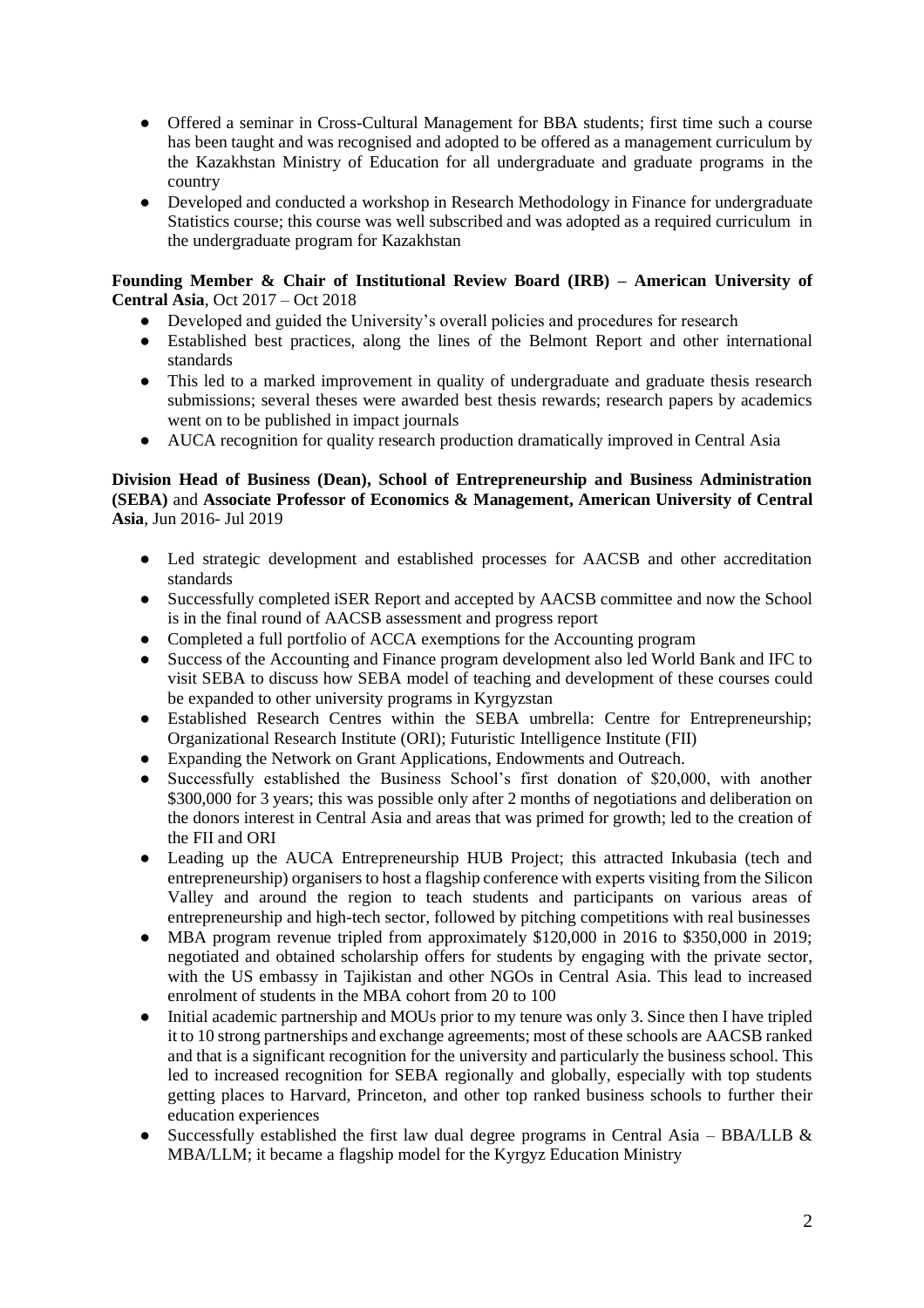- My activities went beyond the grounds of university administration to the Kyrgyz public service. Successfully developed a comprehensive roadmap and introduced the application of online meetings, via the use of ZOOM online platform, in the Ministry of Education and Ministry of Economy. Well-received and adopted extensively now throughout the entire portfolio of government activities.
- The Kyrgyz Education Ministry now uses this platform extensively for its Ph.D. and graduate program thesis defences and deliberations, and are also able to reach students in regional locations; costs of running such activities have dropped by as much as 50%, and has been a major cost saving for the government

# **Chair of Business Administration & MBA Program Head, Associate Professor of Economics & Management, American University of Central Asia**, Jan 2016 – Jun 2016

- Courses taught: Microeconomics I & II (M.A.), Asian Economic Giants (B.A.)
- Duties Responsible for looking after program development for both BA and MBA; involved in various School of Economics and Business Administration (SEBA) administrative activities; recruitment of new academic staffs; planning and department wide decision making
- Successfully created a new concentration for the Liberal Arts School called "Social Entrepreneurship and Design Thinking"
- Established a strong online teaching and learning platforms for both undergraduate and graduate programs, via Cisco WebEx and Zoom; it saw an immediate 35% increase student attendance / participation and 20% increase in graduate enrolment not only from Bishkek city, but also outskirts of Bishkek
- Gradually, this was expanded to enrol students in other countries in the Central Asian region, interested in undertaking a quality degree program

#### **Guest Professor, School Of Law, American University of Central Asia**, Sept 2016 - Current

• Designed and teach the Law & Economics module

**Adjunct Faculty Professor**, Embry-Riddle Aeronautical University, Singapore Campus, Jun 2012 – Dec 2013

- Courses taught: Introduction to Micro and Macroeconomics; Economics of Aviation
- Involved both online and face-to-face contact teaching of undergraduate and MBA students

**Associate Lecturer / and Tutor,** Singapore Institute of Management University, for the University of London / London School of Economics and Political Science, Dec 2010 - Jun 2011

● Courses taught: Introduction to Microeconomics, Macroeconomics and International **Economics** 

**Associate Lecturer,** Singapore Institute of Management, Singapore, Aug 2007 - Dec 2010

● Courses taught: Managerial Economics, International Economics; Business, Government and Society

**Assistant Lecturer,** Crawford School of Economics and Government, The Australian National University, Canberra, Australia, Feb 2003 - Dec 2005

- Courses taught: Graduate Micro and Macroeconomics; International Economics
- Advised industry specialists on their policy research modules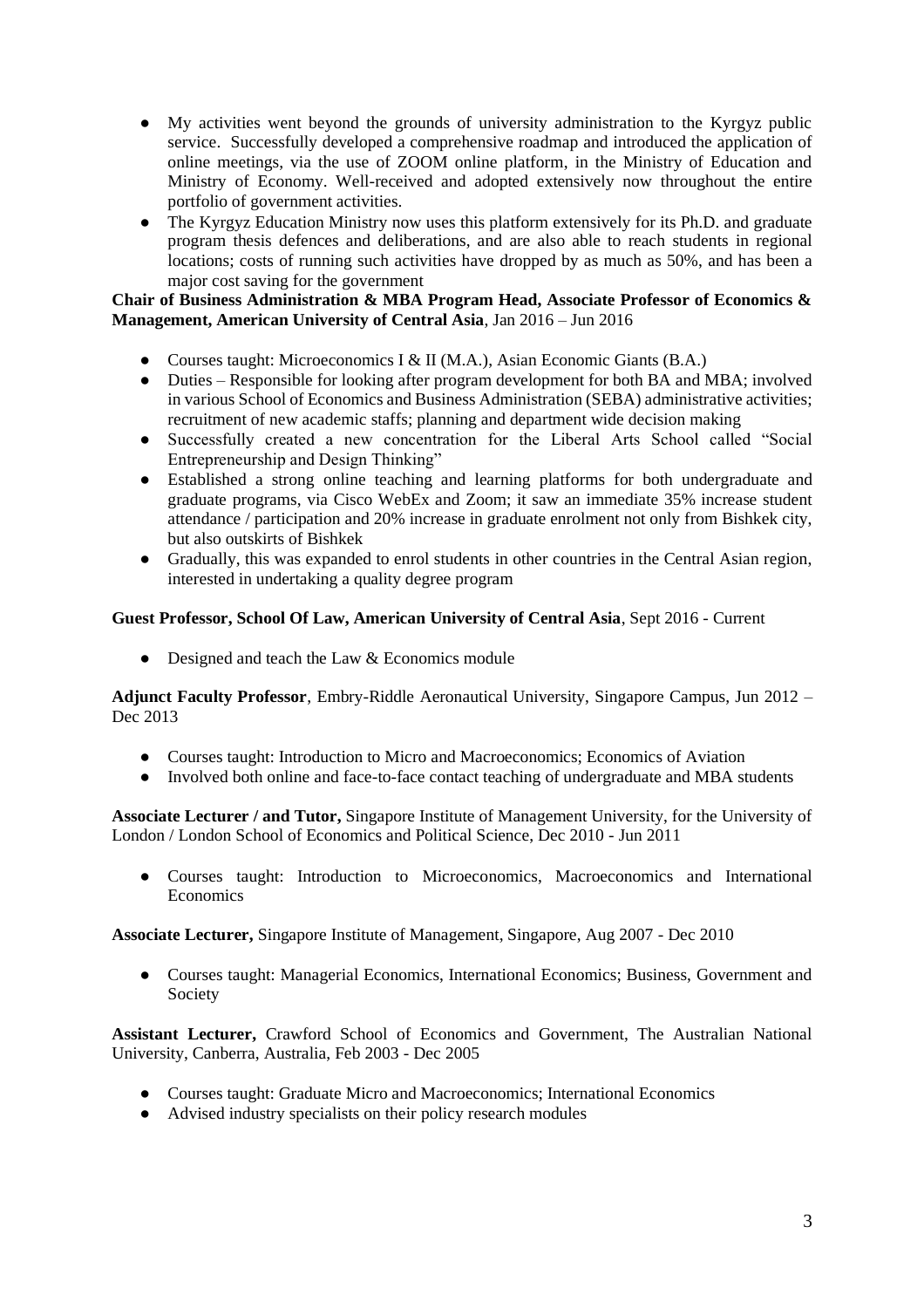**Research Fellow in the KL Chair of Entrepreneurship,** Indian Institute of Management, Ahmedabad, Gujarat, India, Jun 2006 - Sept 2006

• Undertook research for comparative analysis of policy and economic principles in technology development between India, Singapore and Australia

**Visiting Fellow (Division of Economics), Research School of Pacific and Asian Studies,** The Australian National University, Canberra, Australia, Jan 2001 - Dec 2002

- Undertook data research on Singapore's finance, health and shipping industries, for academic publications
- Undertook collection of survey results, studying and developing databank for Supervisor's use in research publications

# **PROFESSIONAL EXPERIENCE**

**Chairman,** FoodXchange@Admiralty, The Management Corporation Strata Title Plan No. 3481, Singapore, Nov 2010 – Jan 2014

● Duties included overall monitoring of projects and well-being of factory space, according to government regulations

**Chief Operating Officer (COO) / Vice-President of Strategic Innovations,** Profit On Land Pte Ltd, Singapore, Aug 2009 - Mar 2011

- Created long-term paths ways to financing strategic land acquisitions for high-net worth clients
- Maintained trade and directive / compliance documentation for real estate related activities
- Engaged in-house strategic research on customized real estate developments
- Provided training and marketing of products for high-net worth clients

#### **Project Manager / Division Trainer,** Jord International, Singapore, Oct 2007 - Apr 2009

- Developed document control related to engineering projects and workflow of specific projects in custom-engineered process equipment, modular skids, and turnkey plant
- Major client portfolios include General Electric of US and Europe
- Monitored trade and directive / compliance documentation (US  $&$  EU)
- Undertook black belt lean six-sigma study for a live project for the company
- Financial reporting, cash flow management and investment advisory / market studies
- Managed a team of 25 (Singapore, Sydney and India)

**Director of Economic Research,** WorldYards.com Pte Ltd, Singapore, Jun2006 - Jun 2007

- Provided consultancy projects in shipping, ranging from shipbuilding to finance and investment
- Created economic modelling and market assessment

**Research Analyst,** Innovation Dynamics Pte Ltd, Canberra, Australia, Jan 2006– Jun 2006

- Provided assessment of economic impact on industry policies and strategic industry studies
- Investigated the economy-wide spill over effects of clinical studies by local Australian and international pharmaceutical firms

**Lead Researcher for the Australian Innovation Systems (AUSIS) Project, National Graduate School of Management,** Australian National University, Canberra, Australia, Jan 2003 - Dec 2004

- Researched Australia's national innovation system, specifically on Federal Government spending in key competitive areas such as the automobile, mining, and software sectors
- Compiled data and used pivot tables to present research data for publications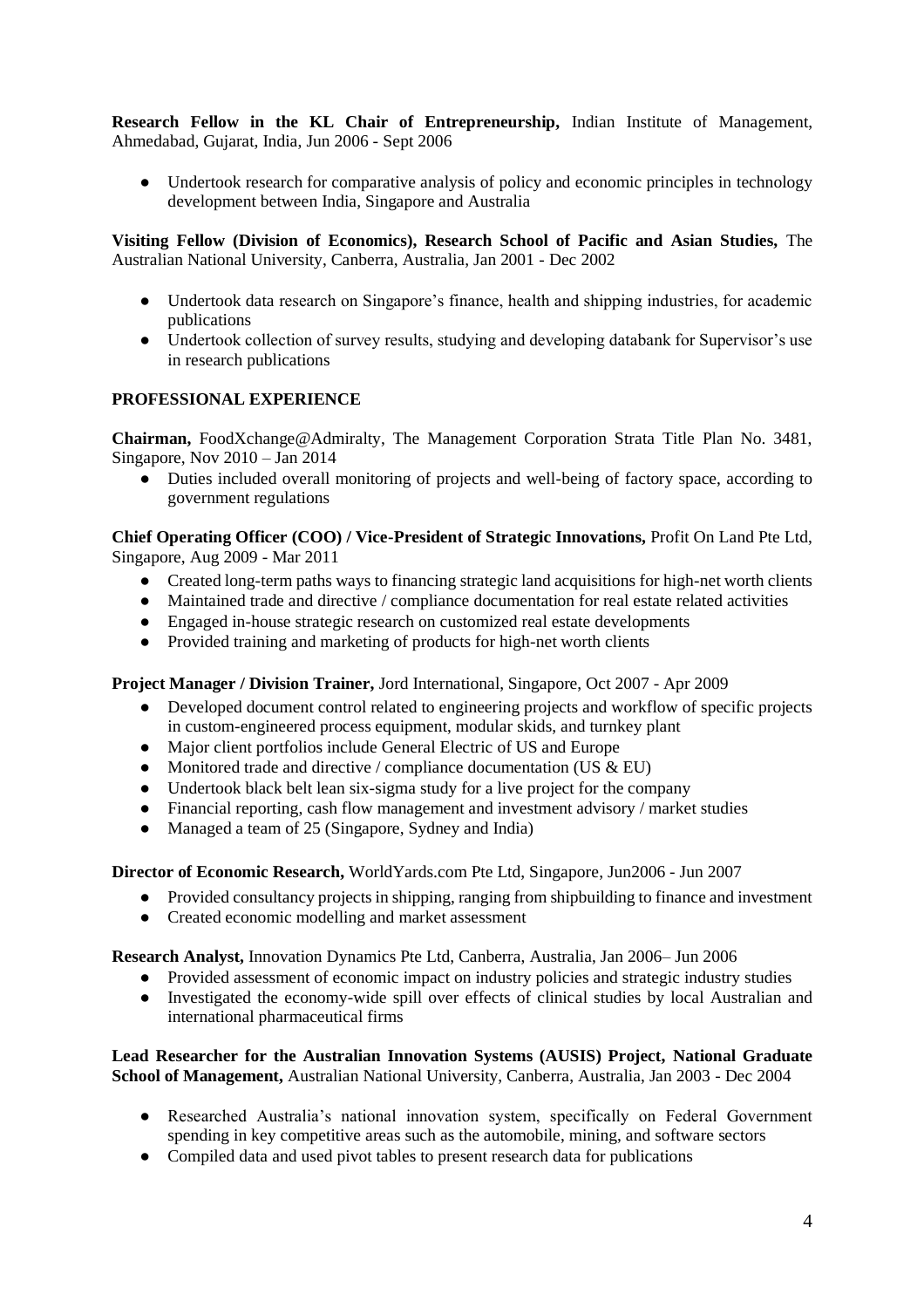## **RESEARCH GRANTS & FUNDING**

- AUCA-USAID "Building the Future Project" -NFO RFA-176-16-000004. Amount USD\$10,000: 2017 Spring
- AUCA-USAID "Building the Future Project" -NFO RFA-176-16-000004. Amount USD\$ 7,000: 2017 Fall
- The Sumitomo Foundation fiscal 2017 grant for Japan-related research projects: Amount \$12,200. Jointly applied together with Professor Wai Sum Sui of the Hong Kong Baptist University. (April 2018 – September 30 2019)
- Successfully obtained the Business School's first private donation of \$20,000, with another \$300,000 on the pipeline for 3 years, June 2018 – June 2021

## **JOURNAL PUBLICATIONS**

Bruton, G.D, Pillai, J., & Sheng, N. (2020). Transitional Entrepreneurship: Establishing Parameters of the Field, *Journal of Developmental Entrepreneurship*, (Special Issue – *Accepted*)

Pillai, J., Sindila, A. and Nagornova, A. (2020). *Contributions towards regional development: The Case of Family Firms in the Kyrgz Republic*, Eurasian Journal of Business and Economics, (*forthcoming*)

Zeriouh, T., Hamelin, N., Pillai, J., and Lodewijks, J. (2020). *National Brand Image and Economic Development: Is there a connection?*, Eurasian Journal of Business and Economics, (f*orthcoming)*

Park, T., Hamelin, N., Naik, M., and Pillai, J., (2020). *Storytelling, the scale of persuasion and retention: A Neuromarketing Approach*', Journal of Retailing & Consumer Services, Vol (55)

Pillai, J., Sindila, A. and Nagornova, A. (2018). *Research & Development Transformation in Central Asia: University-Led Research Consortiums*, Eurasian Journal of Business and Economics, 11 (22)

Das, D., Bhowmik, P., K. Jana, R., and Pillai, J. (2017). A Multiscale Analysis of Stock Return Comovements and Spillovers: Recent Evidence from Pacific Developed Markets, Physica A

Das, D., Bhatia, V., Pillai, J., & Tiwari, A.K. (2017). *The Relationship Between Oil Prices & U.S. Economy Revisited: A Multiscale Quantile Regression Approach*, Energy Sources, Part B: Economics, Planning & Policy

Pillai, J. (2015). *Modinomics in Reckoning*, The New Indian Express, Editorial, http://www.newindianexpress.com/columns/Modinomics-in-Reckoning/2015/02/25/article2685199.ece

Pillai, J. (2008). *Importance of Clusters in Industry Development: A Case of Singapore's Petrochemical Industry*, in Bala Bhaskran, P. (ed.) 'Cluster Initiatives – Engine of Economic Growth', The Icfai University Press

Pillai, J. (2006) *Importance of Clusters in Industry Development: A Case of Singapore's Petrochemical Industry*, Journal of Asian Technology Innovation, *September 14(2)*

Mclean, R. & Pillai, J. (2005) *The Role of Government: From Clusters to National Systems of Innovation*, in Karlson, C.H., & Smith, M.H., (ed.) "The Natural Advantage of Nations: Business Opportunities, Innovation and Governance in the 21<sup>st</sup> Century", Earthscan, United Kingdom and United **States**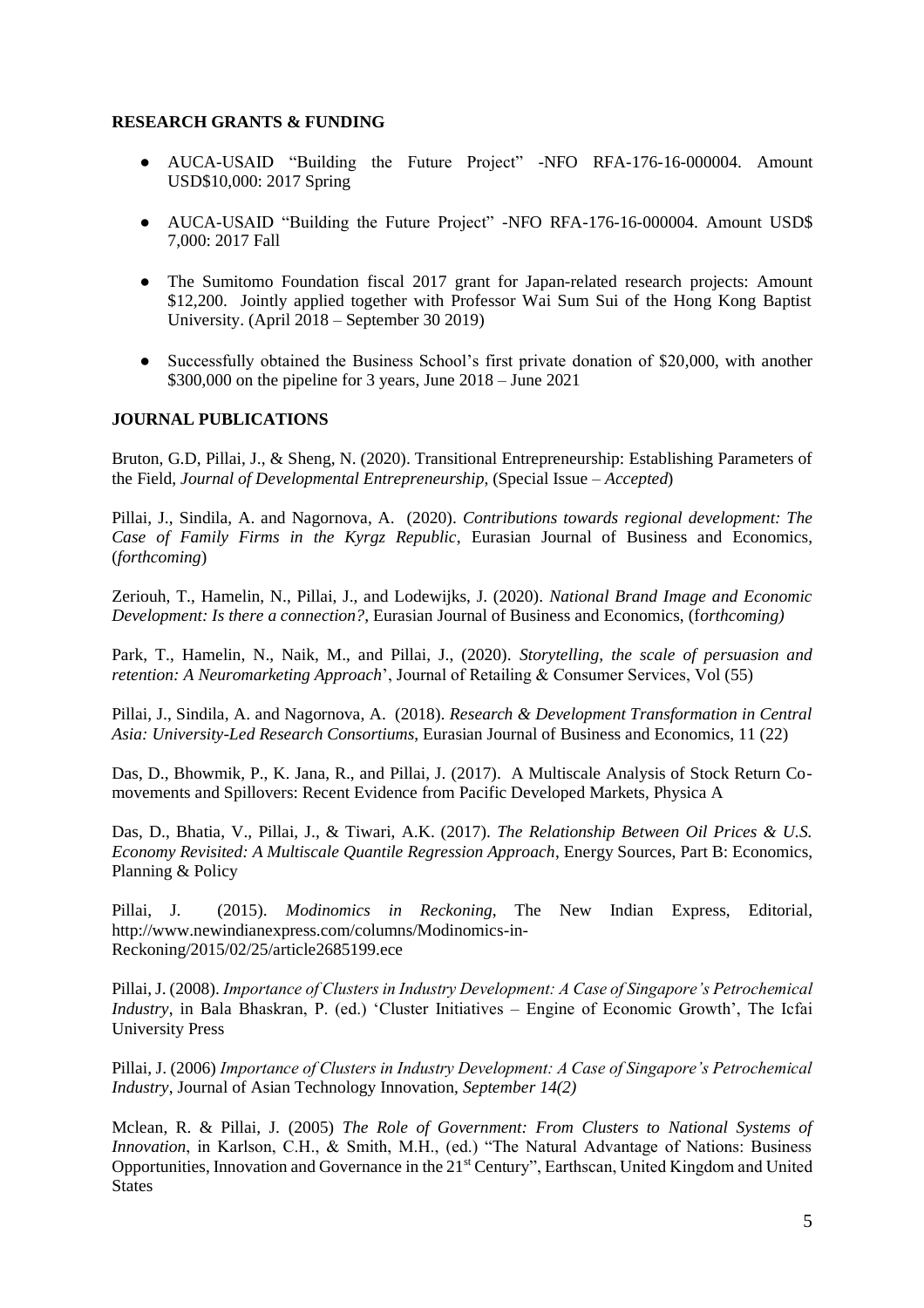Pillai, J. (2005) *Critical Review of Cluster Development: 'A case of Singapore's Petrochemical Industry',* Working Paper, The Australian National University, Canberra, Australia

Pillai, J. (2005) *Historical assessment of the Port of Singapore Authority and its progression towards a 'High-Tech Port',* Working Paper, The Australian National University, Canberra, Australia

Pillai, J. (2005) *Service exports from a small city-state: 'The case of Port of Singapore Authority',* Working Paper, The Australian National University, Canberra, Australia

### **BOOK AND JOURNAL REVIEWS**

Pillai, J. (2016) "*Innovation Networks And The New Asian Regionalism – A Knowledge Platform on Economic Productivity*," by Hans- Peter Brunner. Edward Elgar: UK, 2016; Journal Of Southeast Asian Economies, Special Edition, Vol.33 (2), pp.270-272

Pillai, J. (2015) "*Frontier and Developing Asia: The Next Generation of Emerging Markets*", edited by Alfred Schipke. International Monetary Fund, 2015; Journal of Southeast Asian Economies

Pillai, J. (2014) "*Industrial Restructuring in Asia: Implications of the Global Economic Crisis*", edited by Willem Thorbecke and Wen-jen Hsieh. Sage: India, 2013; Journal of Southeast Asian Economies, Vol.31 (1), pp.158-160

Pillai, J. (2012) "*Challenges to the Global Trading System: Adjustment to globalization in the Asia-Pacific region*", edited by Peter A. Petri and Sumner J. La Croix. Routledge: New York, 2011; ASEAN Economic Bulletin, Vol. 29 (3), pp. 260-262

#### **COMPLETED RESEARCH REPORTS**

Pillai, J. & Taniguchi, K. (2019) "*Leveraging Service Sector Growth in the Kyrgyz Republic*", in Yamano, T., Hill, H., Ginting, E., & Samson, J. (ed.) "Kyrgyz Republic: Improving Growth Potential", Asian Development Bank Report, September 2019.

Pillai, J., Jault, J., Sindila, A. (July 2017) *"Feasibility of University-Led Research Consortium in the Case of the Countries within the Eurasian Union. A Two Country Study, Kyrgyzstan and Kazakhstan*". AUCA-USAID "Building the Future Project" - NFO RFA-176-16-000004

Pillai, J., Sindila, A., Nagornova, A. (September 2019) "*Contributions towards Regional Development. The Case of Family Firms in Kyrgyzstan*". AUCA-USAID "Building the Future Project" -NFO RFA-176-16-000004

#### **WORKING PAPERS**

Pillai, J. (2020) "*Outward FDI: Case of India's Foreign Aid to Emerging and Third-World Nations",* (*forthcoming*)

Pillai, J. (2020) "*An Era of Evolving Developmental State: The 4th Industrial Wave - The Case of Singapore",* (*forthcoming*)

Wai, S.S., and Pillai, J. (2019-2020). "The interplay of contested multilateralism and international investment theories in the New Silk Roads: Comparing the investment decisions of Chinese and Japanese firms in Kyrgyzstan"

Pillai, J., Kolpashnikova, K. (2018-2019)"*Gender Equality: What can we learn from Kyrgyzstan*?" (*forthcoming*)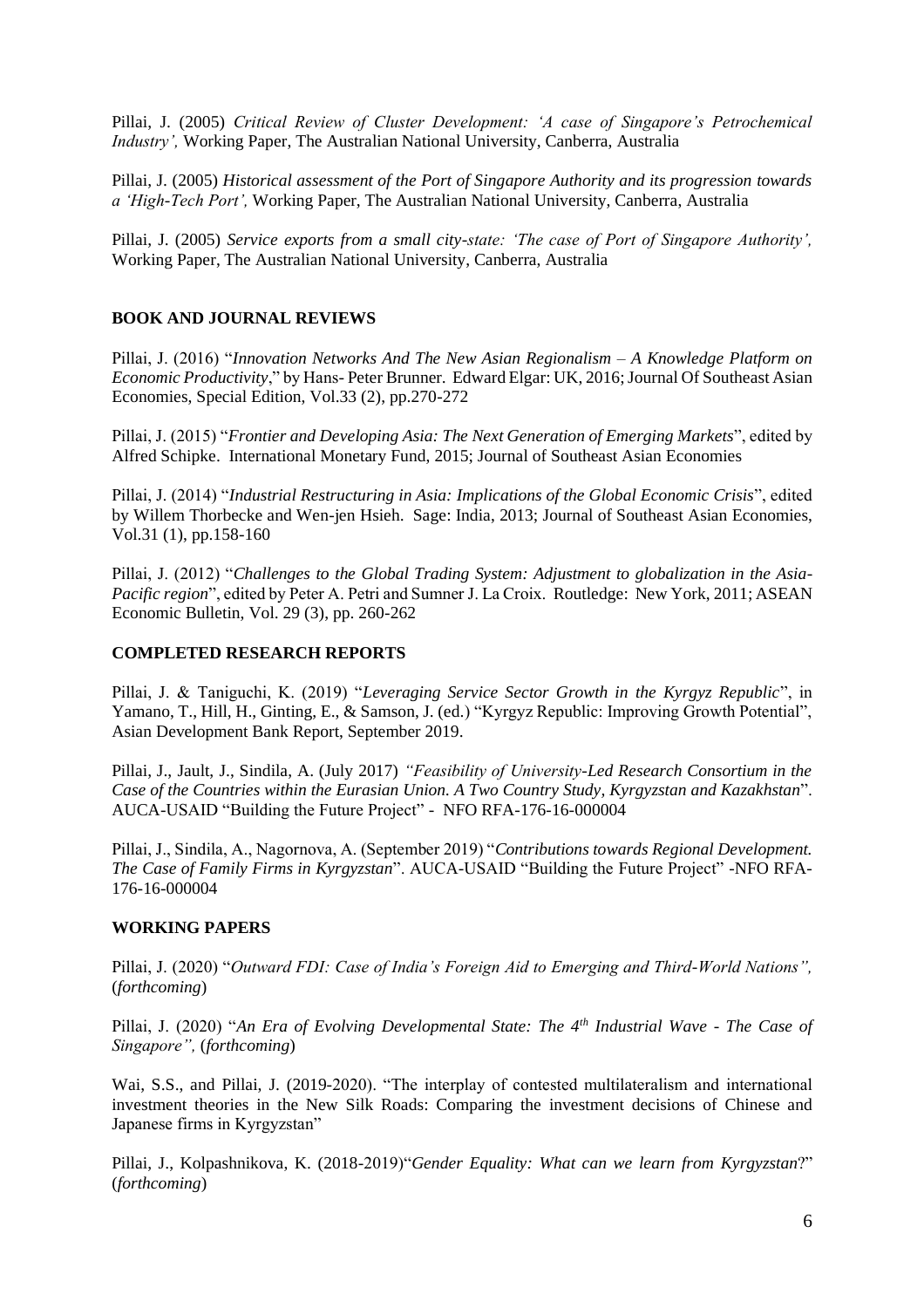Pillai, J., Sindila, A., Nagornova, A. (2018-2019) "*Fostering development of CSR channelling in Central Asian region. Evidences from Kyrgyz and Kazakh companies*".

Pillai, J., Sindila, A., Nagornova, A. (2019) "*Contributions towards Regional Development. The Case of Family Firms in Kyrgyzstan*". AUCA-USAID "Building the Future Project" -NFO RFA-176-16- 000004

# **PRESENTATIONS**

Pillai, J. (2019) "*Design Your Future: Innovative Approaches At the Narxoz Business School*". Global Business School Network Conference, Lisbon, Portugal, Nov 6-8, 2019

Pillai, J. (2019) "*Technology in contemporary tourism business: trends and challenges*". Innovation, Technology & Trends in Tourism and Hospitality Events (T-H-E), International Academic-Practical Conference, Narxoz University, Almaty, Kazakhstan, April 19-20, 2019

W.-s. Siu & Pillai, J., (2018). "*The Role of Chinese Emerging market Multinational in the Belt road Initiative: An Interdisciplinary Approach '',* 44th European International Business Academy Conference, Dec 13 – 15, Poznan, Poland

Pillai, J. ( 2019). Invited Guest Professor to conduct a Case Class at The Texas Christian University (TCU) entitled " *Kulikovsky Confectionary House: To strengthen or expand*" Oct 3, 2019

Pillai, J., Sindila, A., Nagornova, A. (2018) "*Contributions towards Regional Development. The Case of Family Firms in Kyrgyzstan*". AUCA-USAID "Building the Future Project" -NFO RFA-176-16- 000004. The American University of Central Asia, September 10-14, 2018

Pillai, J., Kolpashnikova, K. "*Gender Equality: What can we learn from Kyrgyzstan*?" Invitation to the Davis Centre Seminar Series-Harvard University, October 25 2017

Pillai, J., Jault, J., Sindila, A. *"Feasibility of University-Led Research Consortium in the Case of the Countries within the Eurasian Union. A Two Country Study, Kyrgyzstan and Kazakhstan*". AUCA-USAID "Building the Future Project" - NFO RFA-176-16-000004. The American University of Central Asia, September 5-8, 2017

Keynote and Plenary Speaker, "*State-led Development Strategies in Economic Development and Plausible Lessons for Kyrgyzstan: Case of Singapore's Flexible Developmental State Phenomenon*"; Presented at Osh State University, International Conference on "Trends of the Eurasian economic integration: challenges, realities and prospects", Nov 24, 2016

World Service Conference, '*The Case of Singapore's Port and Health Care Services*", Florida Miami, April 4, 2001, Masters dissertation in progress

#### **PROFESSIONAL SERVICE**

Reviewed manuscripts for:

- *World Development*
- *Journal of Southeast Asian Economies*
- *Asean Economic Bulletin*

#### **PROFESSIONAL AFFILIATIONS**

- Member of the Australian Society of Certified Practicing Accountants (ASCPA), 1995-1999
- Member of the Chartered Accountants, 1995-1999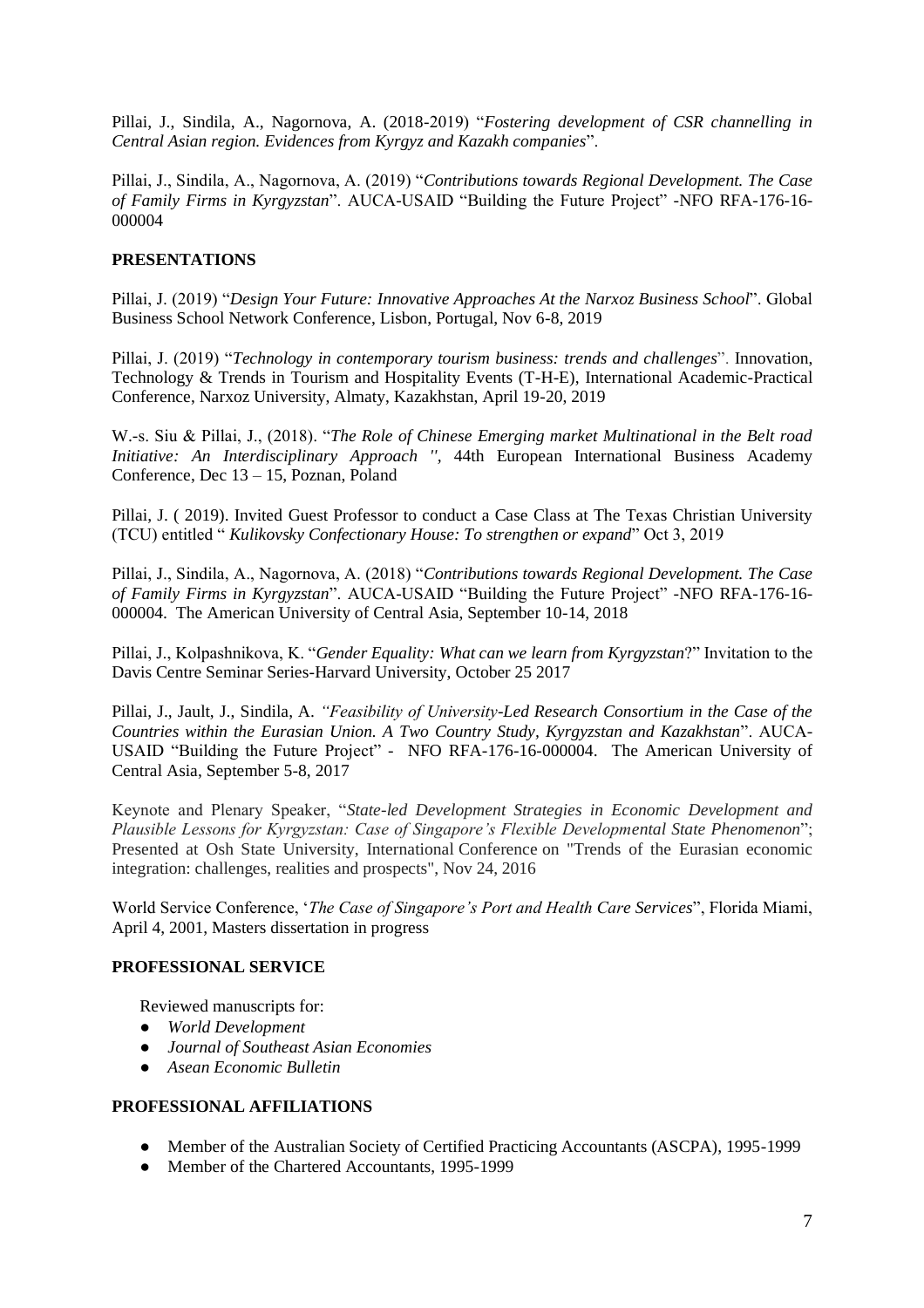• National Member of the AIESEC, Australia, 1995-2000

# **HONORS AND AWARDS**

- Matthew Nimetz Award (2018) for publishing in Scopus Indexed Journal and for outstanding intellectual contributions towards the advancement of research at the American University of Central Asia
- Lecturer Service Award in Recognition & Appreciation of 5 Years of Dedicated Service (2013)
- PhD Scholarship (2003-2005), Asia Pacific School of Economics and Government, Policy and Governance, Australian National University, AUSTRALIA
- PhD Scholarship (2002), Research School of Pacific and Asian Studies, (Division of Economics), Australian National University, AUSTRALIA
- Research fellowship (2001), Research School of Pacific and Asian Studies, (Division of Economics), Australian National University, AUSTRALIA
- The publication 'The Natural Advantage of Nations' / book (Volume 1) won the Australian Eureka and Prime Minister Science Prize. 2004

## **CERTIFICATIONS AND TRAININGS**

Simon Fraser University – Beedie School of Business(2020). *"Certificate of Excellence in Cross-Cultural Research"*

John Hopkins University (2020). " *Covid-19 Contact Tracing*"

Texas Christian University (2020). "*Protecting Youth*"

Texas Christian University (2020). "*Family Educational Rights and Privacy Act (FERPA)*"

Texas Christian University (2020). "*Code of Conduct: Workplace Conduct (HE)*"

Texas Christian University (2020). "*Bridges: Building a Supportive Community*"

American University for Central Asia (2017). "*Teaching Workshop Series*" – Jan 20 to Apr 21, 2017

Ceeman, IEDC-Bled School of Management (2017). "*Program Management Seminar*" – Apr 5 to April 7, 2017

Embry-Riddle Aeronautical University (2016). "*Diversity Benefits for Higher Education Employees*" Embry-Riddle Aeronautical University (2016). "*Preventing Discrimination & Sexual Violence: Title IX, VAWA & Clery ACT for Faculty & Staff*"

Embry-Riddle Aeronautical University (2016). "*Discrimination & Harassment Prevention for Higher Education*"

Embry-Riddle Aeronautical University (2013). "*Family Educational Rights & Privacy Act (FERPA)*"

Embry-Riddle Aeronautical University (2013). "*Supporting Online Learners*"

Embry-Riddle Aeronautical University (2013). "*Igniting Research in your Course*"

Embry-Riddle Aeronautical University (2013). "*Making the Blend*"

Embry-Riddle Aeronautical University (2012). "*Instructional Use of Blackboard with LAB*"

# **SKILLS**

Data Analysis Programs– Stata, SPSS, E-views, Advanced Excel, Matlab, R-programming; Python; Jupyter

Software – Microsoft and Mac Platforms; Student Blackboard Management Systems; NVivo qualitative analytical software; Project Management Platforms

# **LANGUAGES**

English – Fluent Tamil – Fluent Russian - Basic Hindi – Basic Bahasa Melayu – Basic